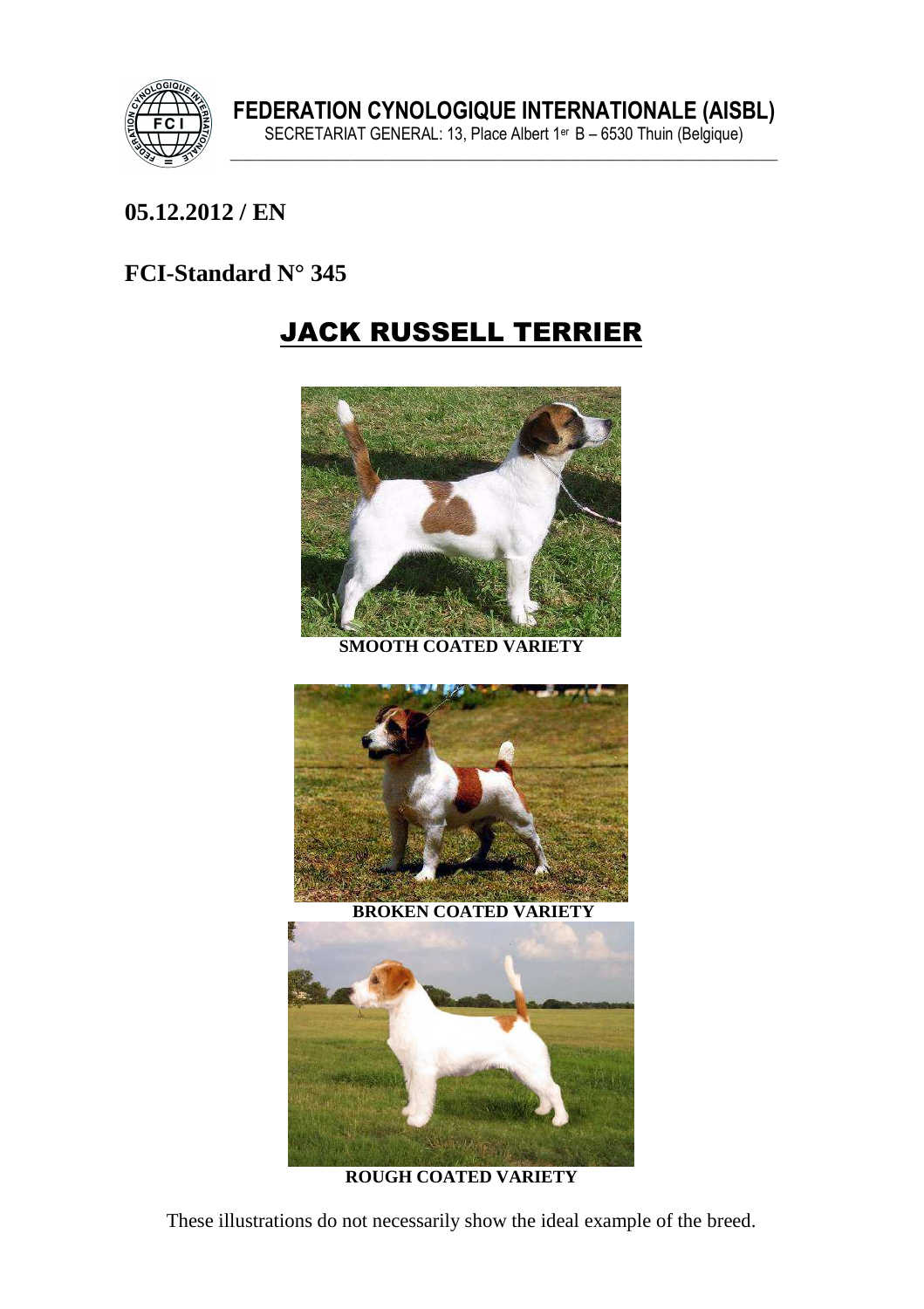**ORIGIN**: England.

## **COUNTRY OF DEVELOPMENT**: Australia.

## **DATE OF PUBLICATION OF THE OFFICIAL VALID STANDARD**: 08.10.2012.

**UTILIZATION**: A good working Terrier with ability to go to ground. An excellent companion dog.

**FCI-CLASSIFICATION**: Group 3 Terriers. Section 2 Small Terriers. Working trial optional.

**BRIEF HISTORICAL SUMMARY**: The Jack Russell Terrier originated in England in the 1800's due to the efforts of the Reverend John Russell. He developed a strain of Fox Terriers to suit his needs for a dog to run with his foxhounds and go to ground to bolt the fox and other quarry from their dens. Two varieties evolved with basically similar Standards except for differences, mainly in height and proportions. The taller, more squarely built dog is now known as the Parson Russell Terrier and the shorter, slightly longer proportioned do, is known as the Jack Russell Terrier.

**GENERAL APPEARANCE**: A strong, active, lithe working Terrier of great character with flexible body of medium length. His smart movement matches his keen expression. Tail docking is optional and the coat may be smooth, rough or broken.

## **IMPORTANT PROPORTIONS**:

The overall dog is longer than high, i.e. rectangular**.** The depth of the body from the withers to the brisket should equal the length of foreleg from elbows to the ground. The girth behind the elbows should be about 40 to 43 cms.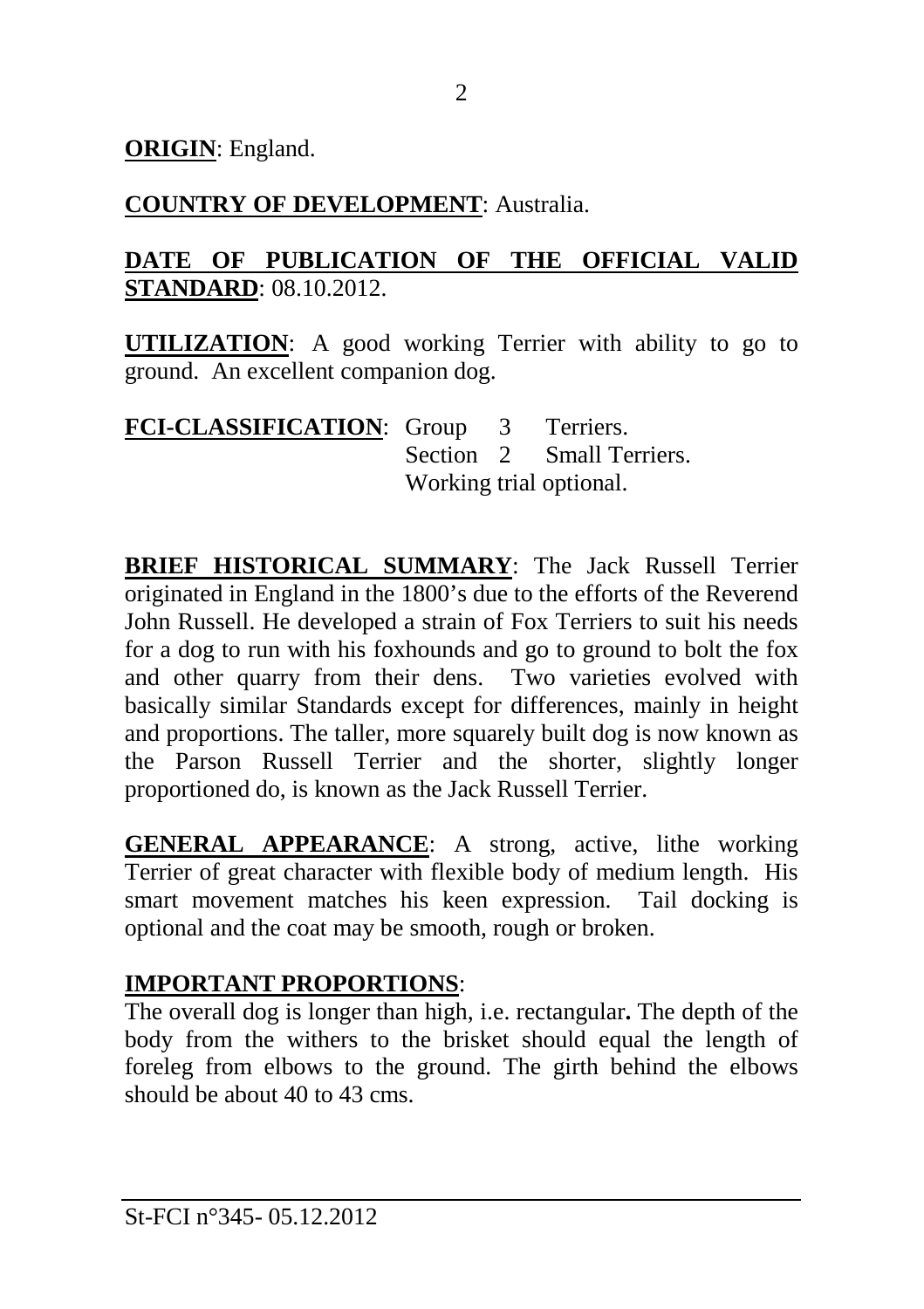3

**BEHAVIOUR / TEMPERAMENT**: A lively, alert and active Terrier with a keen, intelligent expression. Bold and fearless, friendly but quietly confident.

## **HEAD**

#### CRANIAL REGION:

Skull: The skull should be flat and of moderate width gradually decreasing in width to the eyes and tapering to a wide muzzle. Stop: Well defined but not over pronounced.

#### FACIAL REGION:

Nose: Black.

Muzzle: The length from the stop to the nose should be slightly shorter than from the stop to the occiput.

Lips: Tight-fitting and pigmented black.

Jaws/Teeth: Very strong, deep, wide and powerful. Strong teeth closing to a scissor bite.

Cheeks: The cheek muscles should be well developed.

Eyes: Small dark and with keen expression. Must not be prominent and eyelids should fit closely. The eyelid rims should be pigmented black. Almond shaped.

Ears: Button or dropped of good texture and great mobility.

**NECK**: Strong and clean allowing head to be carried with poise.

#### **BODY**:

Back: Level. The length from the withers to the root of tail slightly greater than the height from the withers to the ground.

Loin: The loins should be short, strong and deeply muscled.

Chest: Chest deep rather than wide, with good clearance from the ground, enabling the brisket to be located at the height mid-way between the ground and the withers. Ribs should be well sprung from the spine, flattening on the sides so that the girth behind the elbows can be spanned by two hands - about 40 cm to 43 cm. Point of sternum clearly in front of the point of shoulder.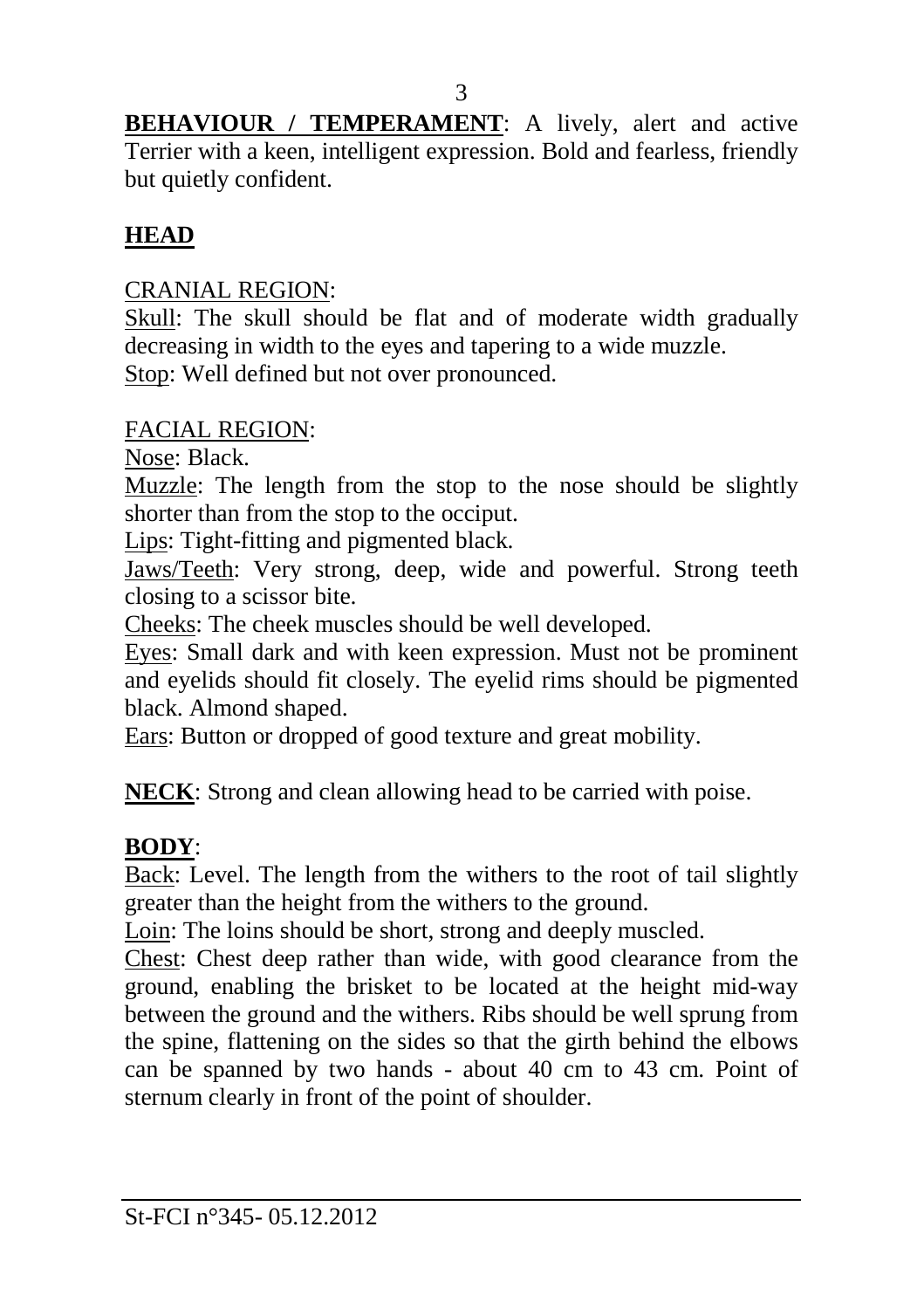**TAIL**: May droop at rest. When moving should be erect and if docked the tip should be on the same level as ears.

## **LIMBS**

#### FOREQUARTERS:

Shoulder: Well sloped back and not heavily loaded with muscle.

Upper arm: Of sufficient length and angulation to ensure elbows are set under the body.

Forelegs: Straight in bone from the elbows to the toes whether viewed from the front or the side.

Forefeet: Round, hard, padded, not large, toes moderately arched, turned neither in nor out.

#### HINDQUARTERS:

General appearance: Strong and muscular, balanced in proportion to the shoulder.

Stifle (Knee): Well angulated.

Hock joint: Low set.

Metatarsus (Rear pastern): Parallel when viewed from behind while in free standing position.

Hind feet: Round, hard, padded, not large, toes moderately arched, turned neither in nor out.

#### **GAIT / MOVEMENT**: True, free and springy.

## **COAT**

Hair: May be smooth, broken or rough. Must be weatherproof. Coats should not be altered (stripped out) to appear smooth or broken.

Colour: White must predominate with black and/or tan markings. The tan markings can be from the lightest tan to the richest tan (chestnut).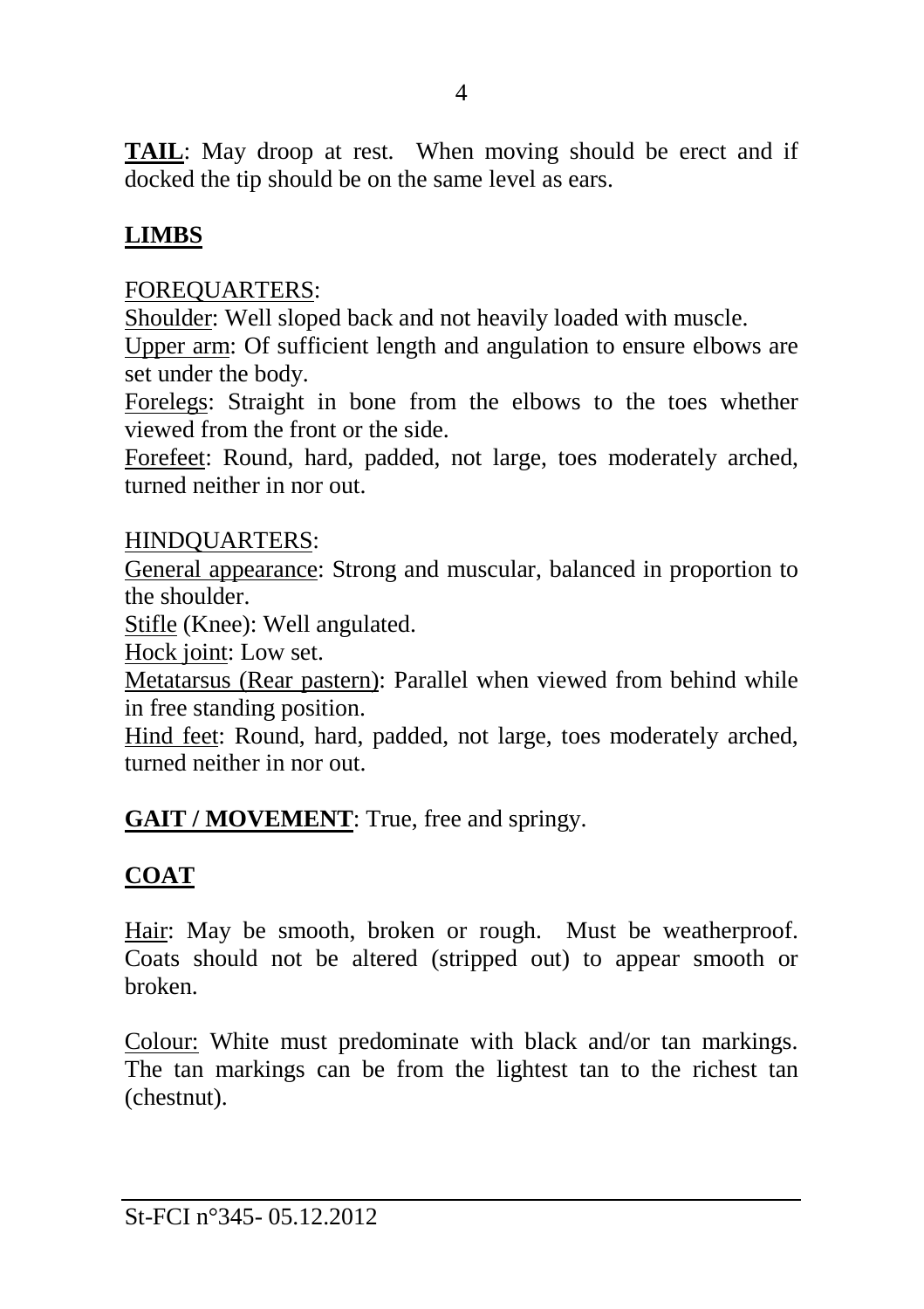## **SIZE AND WEIGHT**:

Ideal Height at the withers: 25 cms to 30 cms.

Weight: Being the equivalent of 1 kg to each 5 cms in height, i.e. a 25 cms high dog should weigh approximately 5 kgs and a 30 cms high dog should weigh 6 kgs.

**FAULTS**: Any departure from the foregoing points should be considered a fault and the seriousness with which the fault should be regarded should be in exact proportion to its degree and its effect upon the health and welfare of the dog and **on its ability to perform its traditional work.** 

- Lack of true terrier characteristics.
- Lack of balance, i.e. exaggeration of any points.
- Sluggish or unsound movement.
- Faulty mouth.

## **DISQUALIFYING FAULTS**:

- **Aggressive or overly shy dogs.**
- Any dog clearly showing physical or behavioural abnormalities shall be disqualified.

## **N.B.:**

- Male animals should have two apparently normal testicles fully descended into the scrotum (this expression is obligatory in every standard).
- Only functionally and clinically healthy dogs, with breed typical conformation should be used for breeding.

#### **The latest amendments are in bold characters.**